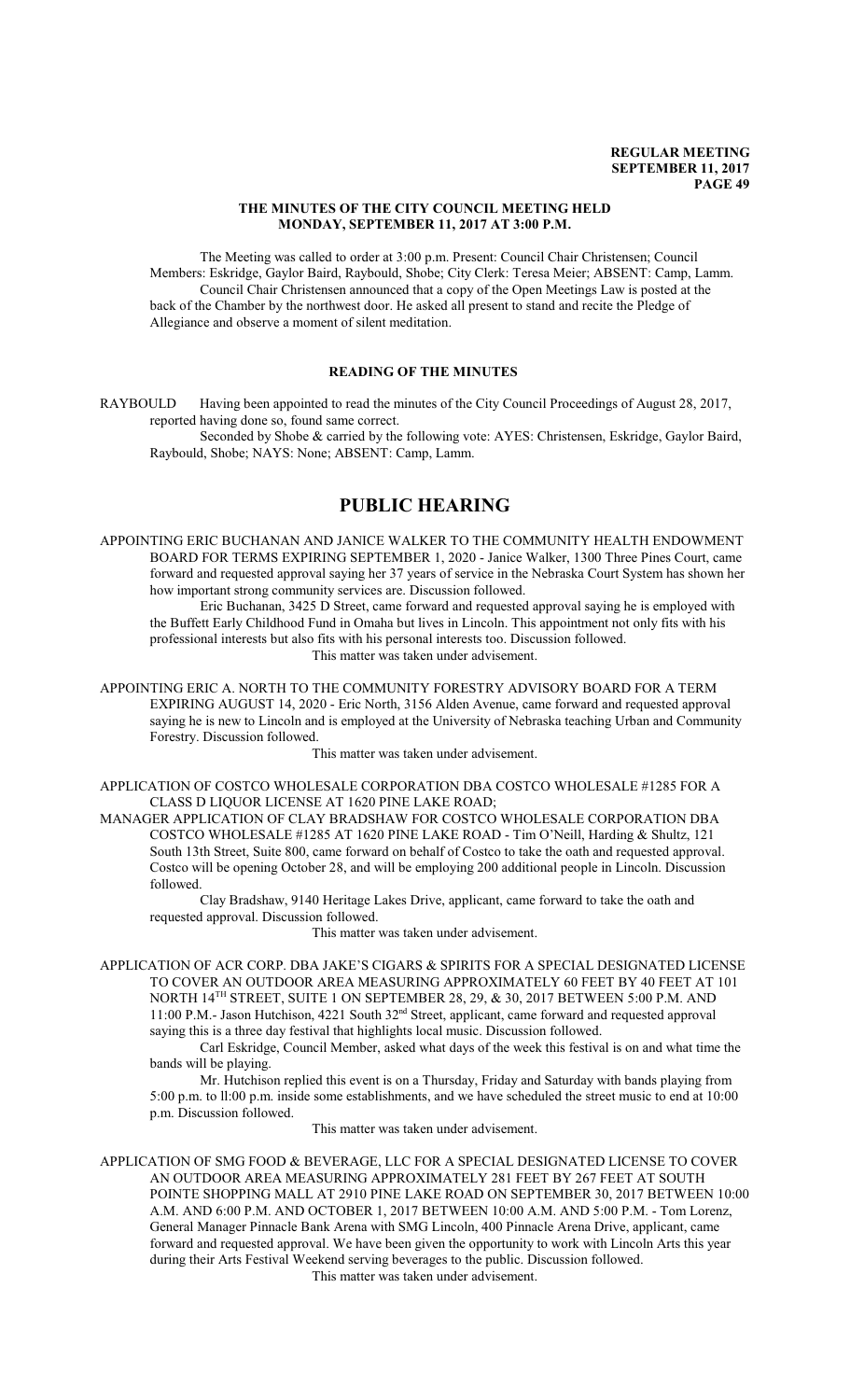APPROVING LEGENDS PATIO GRILL AND BAR AS A KENO SATELLITE AT 801 R STREET; APPROVING GRAY'S KEG SALOON AS A KENO SATELLITE AT 104 NORTH  $20^{\text{TH}}$  STREET; APPROVING HALFTIME BAR & GRILL AS A KENO SATELLITE AT 200 WEST P STREET - Katrina Coffey, Vice President of Marketing for Big Red Keno, 11248 John Galt Blvd., Omaha, came forward to request

approval and to answer questions.

Carl Eskridge, Council Member, asked for introductions of the managers for the keno satellites. Karen Gray, Gray's Keg Saloon, 104 North 20<sup>th</sup> Street, applicant, came forward and requested approval.

Michelle Anderson, Halftime Bar & Grill, 200 West P Street, applicant, came forward and requested approval.

Michelle Inzodda, Halftime Bar & Grill, 200 West P Street, applicant, came forward and requested approval.

Nick Saldi, Legends Patio Grill and Bar, applicant, came forward and requested approval. This matter was taken under advisement.

USE PERMIT 05004A – APPLICATION OF LARGE PARTNERSHIP LTD TO ALTER THE EXISTING LAYOUT TO SHOW 6 LOTS SURROUNDED BY AN OUTLOT AND TO INCREASE THE APPROVED SQUARE FOOTAGE FROM 31,500 TO 54,000 SQUARE FEET OF COMMERCIAL SPACE, WITH WAIVERS TO SETBACKS, ON PROPERTY GENERALLY LOCATED AT SOUTH 14<sup>TH</sup> STREET AND YANKEE HILL ROAD - DaNay Kalkowski, Seacrest & Kalkowski, 1128 Lincoln Mall, Suite 105, came forward on behalf of Large Partnership Limited, the owner of southeast corner of 14<sup>th</sup> and Yankee Hill Road. They are requesting an amendment to the original use permit approved back in 2005 to increase the square footage from 31,500 to 54,000 square feet. With this increase, we will be making this area more marketable for today's market. They are planning on using the added area for a more general retail use. We are planning on maintaining the rear and side yard setbacks that are shown in the original plans for this development, but we are asking for one waiver to reduce the internal setbacks of this site for the commercial lots to 0 feet, which is typical for this type of development. The staff has recommended approval with conditions and we accept those conditions. Discussion followed.

Leirion Gaylor Baird, Council Member, inquired if the initial Storm Water Drainage Plan is still adequate or if the increase of square footage would affect the current plan and storm water drainage.

David Cary, Planning Director, came forward and explained that one of the conditions of the waiver they needed to revise the grating and drainage plan to the satisfaction of the Public Works and Utilities Department. This has been completed by the developer and was an important part of the resubmittal process and the updated plan. Discussion followed.

This matter was taken under advisement.

COMP. PLAN CONFORMANCE 17012 – APPROVING AN AMENDMENT TO THE WEST O STREET REDEVELOPMENT PLAN TO ADD THE "HUVEPHARMA INC. REDEVELOPMENT PROJECT" FOR THE REDEVELOPMENT OF A VACANT PARCEL INTO AN APPROXIMATELY 30,000 SQUARE FOOT RESEARCH AND DEVELOPMENT COMPLEX, ON PROPERTY GENERALLY BOUNDED BY WEST P STREET, THE FIRST SET OF RAILROAD TRACKS SOUTH OF WEST O STREET, 9<sup>TH</sup> STREET, AND NW/SW 70<sup>TH</sup> STREET - David Landis, Urban Development Director, applicant, came forward stating Lincoln has won a recent competition of an International Company that is wanting to expand their business in the United States. If approved by Council, we will be back with a redevelopment agreement next week. This project is being proposed in the West O area where Huvepharma Inc. is wanting to build a 30,000 square foot lab for animal nutrition and health. The total investment for this project is \$4.75 Million dollars with about \$500,000.00 dollars from TIF. Discussion followed.

Chris Burges, Director of Biologic Operation with Huvepharma Inc., 520 West Industrial Lake Drive, applicant, came forward requesting approval saying he has been a resident of Lincoln since 2008. Discussion followed.

Leirion Gaylor Baird, Council Member, inquired about the TIF dollars being used and wanted more information on how this qualifies for TIF.

Mr. Landis explained the south side of the property is in a flood plain and that is one of the problems this site has, plus it is in an area that has deteriorated enough to be considered blighted and substandard. There was a study done more than 10 years ago on West O and those conditions have had some alterations with the recent redevelopment agreement with Natures Variety but we are hoping for more activity on West O Street. Discussion followed.

Tom Huston, Cline Williams Wright Johnson & Oldfather, 233 South 13th Street, Suite 1900, came forward on behalf of Huvepharma saying this company focuses its business opportunities on developing, manufacturing and marketing human and animal health products. Currently, Huvepharma has a production facility in Lincoln's West Gate area. They have been looking in the United States for an area to expand their company and build a research and development facility. They have narrowed the choices down to Laurinburg, North Carolina, and Lincoln. Being able to use TIF dollars on the site that has been selected for this development was instrumental in Lincoln being selected for this project. The site west of the County Jail is approximately 8½ acres of parcel that will be subdivided to accommodate not only the first phase but hopefully subsequent phases of expansion for this project. Based on our calculations, we think this the project will support \$500,000.00 in TIF dollars. The contract on the property requiring closing prior to the end of this month, so timing is everything. Discussion followed.

This matter was taken under advisement.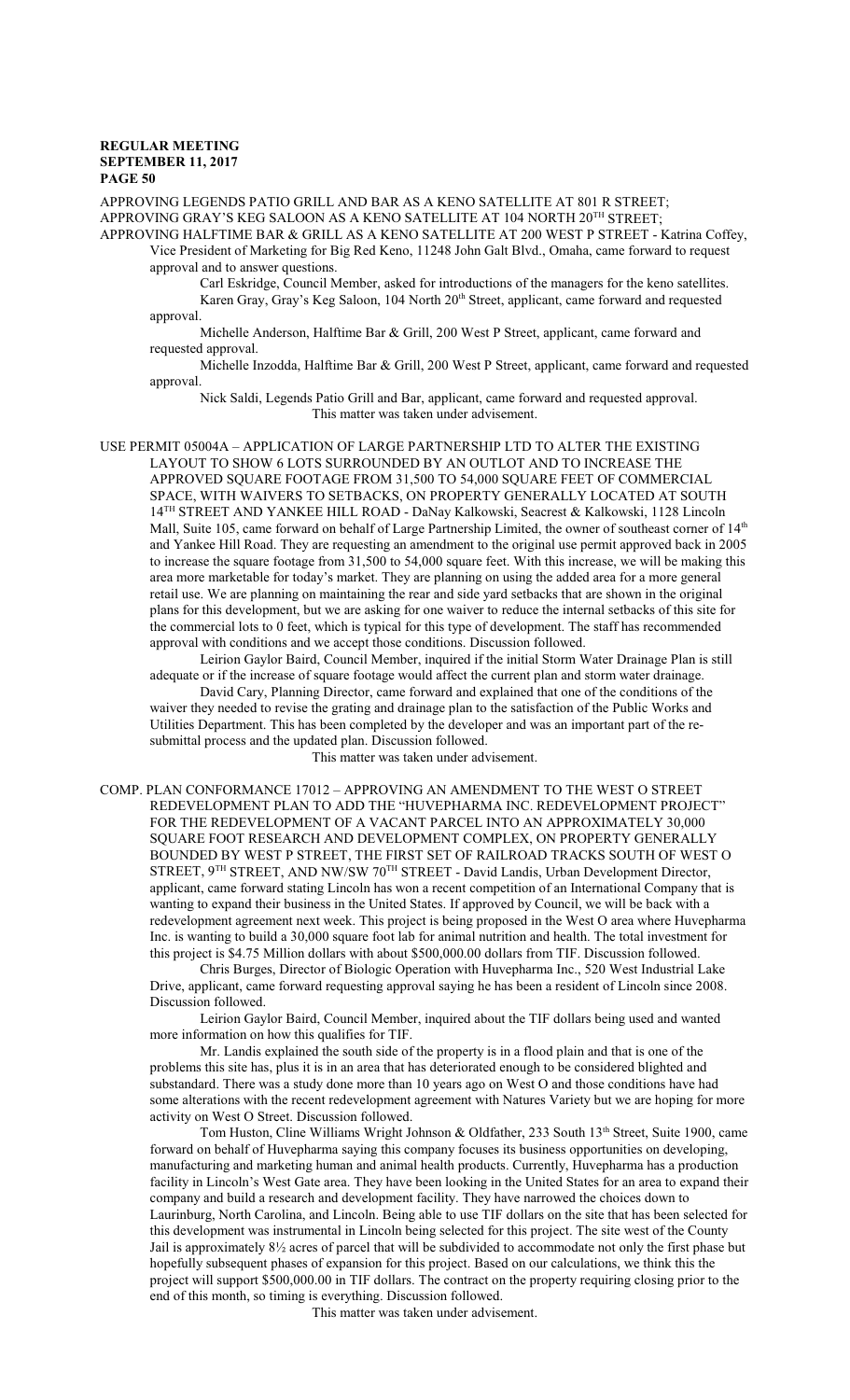A RESOLUTION OF THE CITY COUNCIL OF THE CITY OF LINCOLN AFFIRMING THE CITY'S COMMITMENT TO SAFEGUARD THE CIVIL RIGHTS, SAFETY, AND DIGNITY OF ALL COMMUNITY MEMBERS AND OUR COMMITMENT TO A DIVERSE, SUPPORTIVE, INCLUSIVE, AND PROTECTIVE COMMUNITY - Jeff Kirkpatrick, City Attorney, came forward and explained the resolution before you today is an aspirational resolution and the City Council is in a unique position to pass this resolution to represent the entire community of Lincoln.

Roy Christensen, Council Chair, asked Councilmen Eskridge to read the resolution in its entirety.

Carl Eskridge, Council Member, thanked Council Chair Christensen, then read the resolution. Nikki Archer, 9601 Yellow Pine Road, came forward representing Lincoln's Young Professional Group (YPG), with 1400 members in the Lincoln area, and expressed their support of this resolution and gave the City Clerk a letter of support to place on file. Discussion followed.

Jaime Henning, 3645 South 20<sup>th</sup> Street, representing Wendy Birdsall, President of Lincoln Chamber of Commerce and 1700 Members plus in the business community that support this resolution and gave the City Clerk a letter of support to place on file. Discussion followed.

Dan Kleve, no address given, came forward stating he has questions about this resolution. Discussion followed.

Albert Suckow, 9100 Maryvale Drive, came forward in opposition. Discussion followed. Lou Braatz, 5020 South 56<sup>th</sup> Street, came forward in support. Discussion followed.

Kaitlyn Mullen, no address given, came forward in opposition. Discussion followed. Sony Phan, 555 South 10<sup>th</sup> Street, came forward and made several statements. Discussion followed.

Teri Pope-Gonzalez, 349 South 1<sup>st</sup> Street, came forward making several statements. Discussion followed.

Erika Hanson, no address given, came forward in support. Discussion followed. This matter was taken under advisement.

# **COUNCIL ACTION**

# **REPORTS OF CITY OFFICERS**

APPOINTING ERIC BUCHANAN AND JANICE WALKER TO THE COMMUNITY HEALTH ENDOWMENT BOARD FOR TERMS EXPIRING SEPTEMBER 1, 2020 - PRIOR to reading:

# GAYLOR BAIRD Moved to amend Bill No. 17R-219 as follows:

On page 1, line 3, after the words "for terms" insert "commencing October 1, 2017 and" Seconded by Raybould & carried by the following vote: AYES: Christensen, Eskridge, Gaylor

Baird, Raybould, Shobe; NAYS: None; ABSENT: Camp, Lamm.

CLERK Read the following resolution, introduced by Bennie Shobe, who moved its adoption:

A-90662 BE IT RESOLVED by the City Council of the City of Lincoln, Nebraska:

That the appointments of Eric Buchanan and Janice Walker to the Community Health Endowment Board, for terms commencing October 1, 2017 and expiring September 1, 2020, are hereby approved. Introduced by Bennie Shobe

Seconded by Raybould & carried by the following vote: AYES: Christensen, Eskridge, Gaylor Baird, Raybould, Shobe; NAYS: None; ABSENT: Camp, Lamm.

REAPPOINTING JOHN (RUSTY) VANNEMAN AND DAN MARVIN TO THE COMMUNITY HEALTH ENDOWMENT BOARD FOR TERMS EXPIRING SEPTEMBER 1, 2020 - CLERK read the following resolution, introduced by Bennie Shobe, who moved its adoption:

A-90663 BE IT RESOLVED by the City Council of the City of Lincoln, Nebraska:

That the reappointments of John (Rusty) Vanneman and Dan Marvin to the Community Health Endowment Board, for terms expiring September 1, 2020, are hereby approved.

Introduced by Bennie Shobe

Seconded by Raybould & carried by the following vote: AYES: Christensen, Eskridge, Gaylor Baird, Raybould, Shobe; NAYS: None; ABSENT: Camp, Lamm.

APPOINTING ERIC A. NORTH TO THE COMMUNITY FORESTRY ADVISORY BOARD FOR A TERM EXPIRING AUGUST 14, 2020 - CLERK read the following resolution, introduced by Bennie Shobe, who moved its adoption:<br>A-90664 BE IT RES

BE IT RESOLVED by the City Council of the City of Lincoln, Nebraska:

That the appointment of Eric A. North to the Community Forestry Advisory Board, for a term expiring August 14, 2020, is hereby approved.

Introduced by Bennie Shobe

Seconded by Raybould & carried by the following vote: AYES: Christensen, Eskridge, Gaylor Baird, Raybould, Shobe; NAYS: None; ABSENT: Camp, Lamm.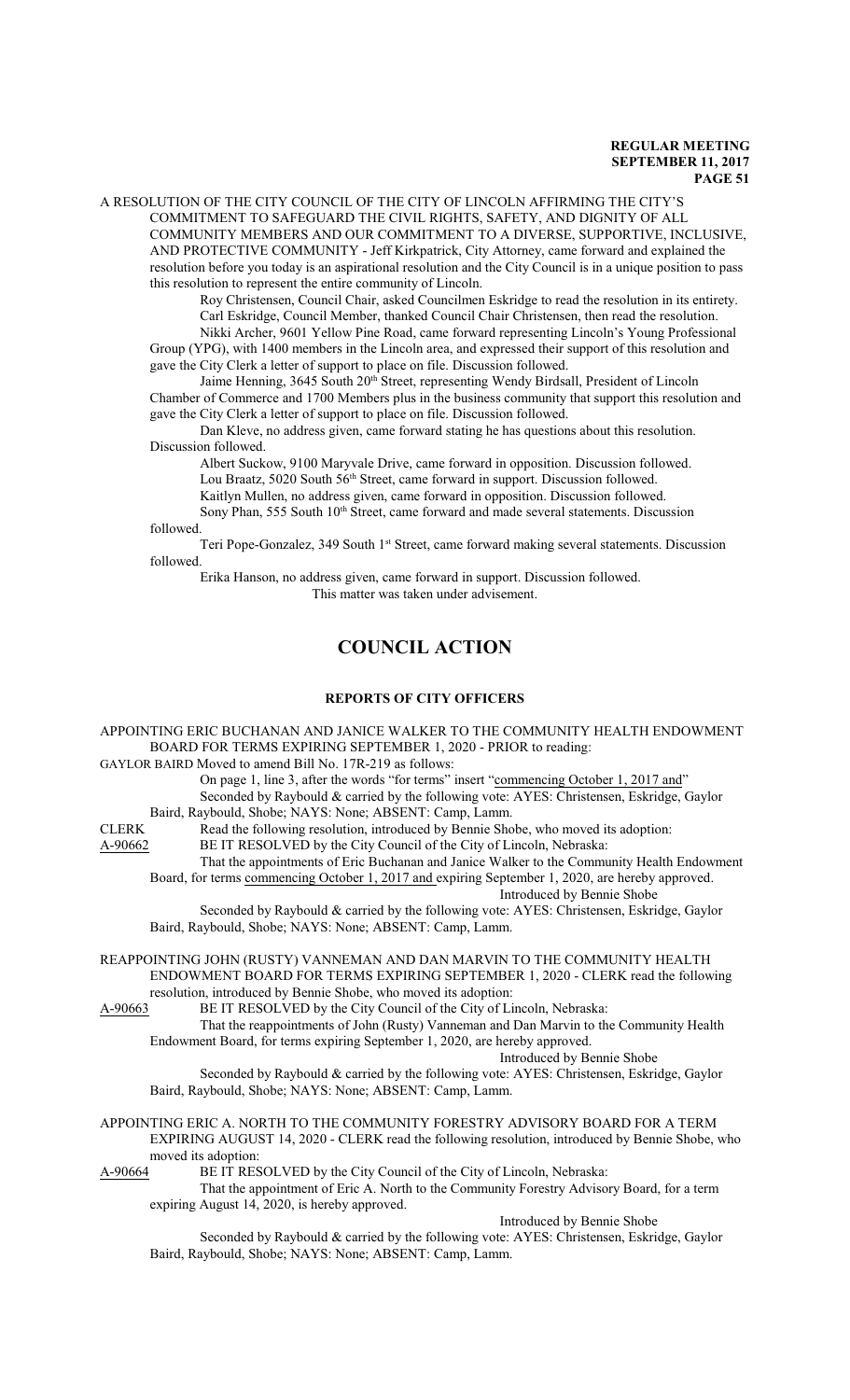# REAPPOINTING EMILY CASPER AND SCOTT E. HOFELING TO THE COMMUNITY FORESTRY ADVISORY BOARD FOR TERMS EXPIRING AUGUST 14, 2020 - CLERK read the following

resolution, introduced by Bennie Shobe, who moved its adoption:<br>A-90665 BE IT RESOLVED by the City Council of the City of Li BE IT RESOLVED by the City Council of the City of Lincoln, Nebraska:

That the reappointments of Emily Casper and Scott E. Hofeling to the Community Forestry Advisory Board, for terms expiring August 14, 2020, are hereby approved.

Introduced by Bennie Shobe

Seconded by Raybould & carried by the following vote: AYES: Christensen, Eskridge, Gaylor Baird, Raybould, Shobe; NAYS: None; ABSENT: Camp, Lamm.

- APPROVING THE DISTRIBUTION OF FUNDS REPRESENTING INTEREST EARNINGS ON SHORT-TERM INVESTMENTS OF IDLE FUNDS DURING THE MONTH ENDED JULY 31, 2017 - CLERK read the following resolution, introduced by Bennie Shobe, who moved its adoption:
- A-90666 BE IT RESOLVED by the City Council of the City of Lincoln, Nebraska:

That during the month ended July 31, 2017 \$214,547.85 was earned from the investment of "IDLE FUNDS". The same is hereby distributed to the various funds on a pro-rata basis using the balance of each fund and allocating a portion of the interest on the ratio that such balance bears to the total of all fund balances.

Introduced by Bennie Shobe

Seconded by Raybould & carried by the following vote: AYES: Christensen, Eskridge, Gaylor Baird, Raybould, Shobe; NAYS: None; ABSENT: Camp, Lamm.

- CLERK'S LETTER AND MAYOR'S APPROVAL OF RESOLUTION AND ORDINANCES PASSED BY CITY COUNCIL ON AUGUST 21, 2017 - CLERK presented said report which was placed on file in the Office of the City Clerk. **(27-1)**
- CLERK'S LETTER AND MAYOR'S APPROVAL OF RESOLUTION AND ORDINANCES PASSED BY CITY COUNCIL ON AUGUST 28, 2017 - CLERK presented said report which was placed on file in the Office of the City Clerk. **(27-1)**
- REPORT FROM CITY TREASURER OF CITY CASH ON HAND AT THE CLOSE OF BUSINESS ON JULY 31, 2017 - CLERK presented said report which was placed on file in the Office of the City Clerk. **(5-21)**

# **PETITIONS & COMMUNICATIONS**

# **THE FOLLOWING WERE REFERRED TO THE PLANNING DEPT:**

Change of Zone No. 17021 – Requested by Mark Hunzeker, Baylor Evnen Law Firm, from B-3 (Commercial District) and R-6 (Residential District) to B-4 (Lincoln Center Business District), on property generally located at 2051 K Street.

Special Permit No. 17033 – Requested by Sierra Investments, LLC, for a building addition along with expansion of vehicle storage and parking with reduction of rear yard setback from 28.4 feet to 10 feet, on property generally located at 2051 K Street.

# **LIQUOR RESOLUTIONS**

APPLICATION OF COSTCO WHOLESALE CORPORATION DBA COSTCO WHOLESALE #1285 FOR A CLASS D LIQUOR LICENSE AT 1620 PINE LAKE ROAD - CLERK read the following resolution, introduced by Carl Eskridge, who moved its adoption for approval:

A-90667 BE IT RESOLVED by the City Council of the City of Lincoln, Nebraska:

That after hearing duly had as required by law, consideration of the facts of this application, the Nebraska Liquor Control Act, and the pertinent City ordinances, the City Council recommends that the application of Costco Wholesale Corporation dba Costco Wholesale #1285 for a Class "D" liquor license at 1620 Pine Lake Road, Lincoln, Nebraska, for the license period ending April 30, 2018, be approved with the condition that:

1. All employees must possess a valid Responsible Beverage Server/Seller Permit as required by Section 5.04.124 of the Lincoln Municipal Code.

2. The premises must comply in every respect with all city and state regulations. The City Clerk is directed to transmit a copy of this resolution to the Nebraska Liquor Control Commission.

Introduced by Carl Eskridge

Seconded by Shobe & carried by the following vote: AYES: Christensen, Eskridge, Gaylor Baird, Raybould, Shobe; NAYS: None; ABSENT: Camp, Lamm.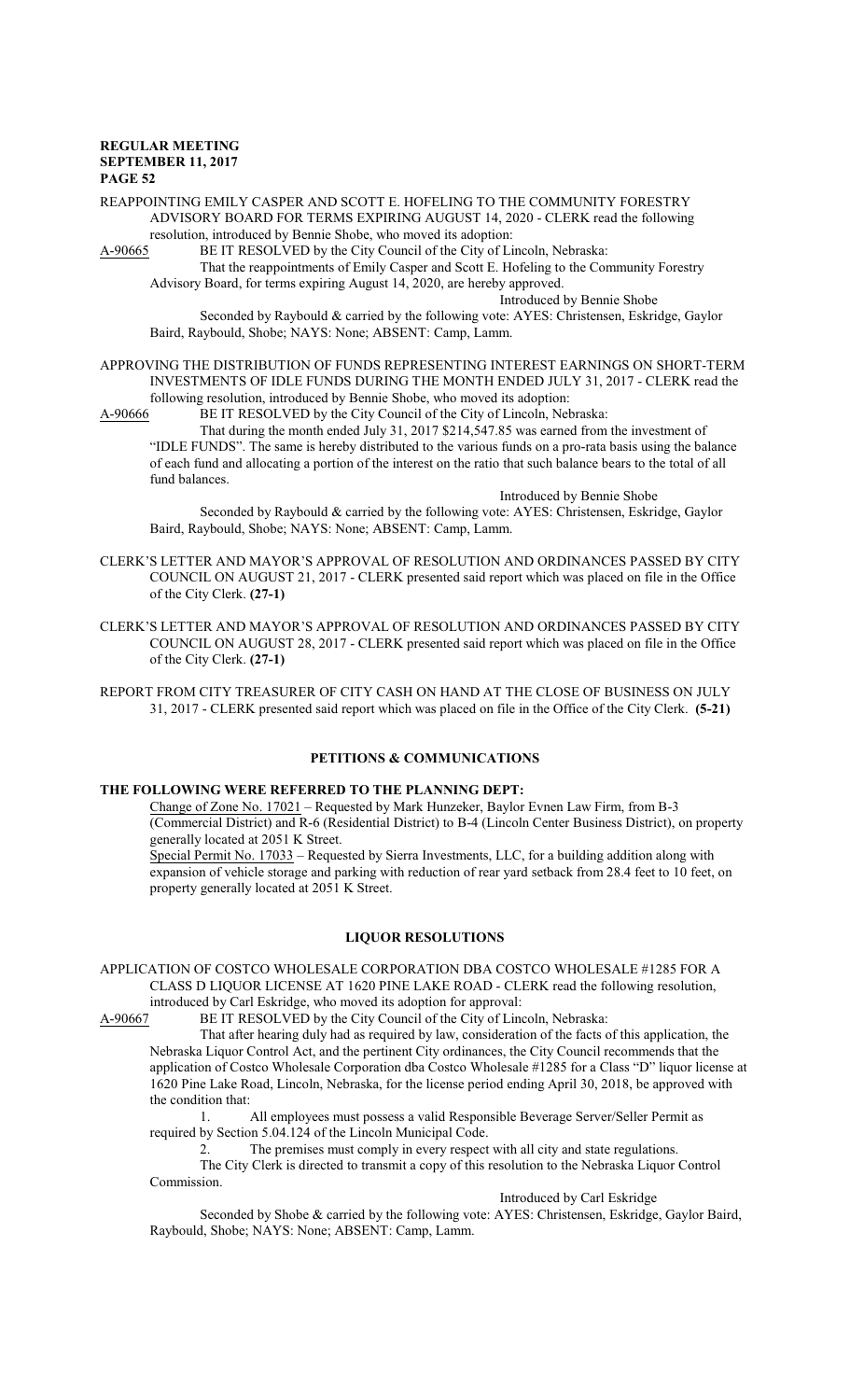MANAGER APPLICATION OF CLAY BRADSHAW FOR COSTCO WHOLESALE CORPORATION DBA COSTCO WHOLESALE #1285 AT 1620 PINE LAKE ROAD - CLERK read the following resolution, introduced by Carl Eskridge, who moved its adoption for approval:

A-90668 WHEREAS, Costco Wholesale Corporation dba Costco Wholesale #1285 located at 1620 Pine Lake Road, Lincoln, Nebraska has been approved for a Retail Class "D" liquor license, and now requests that Clay Bradshaw be named manager;

WHEREAS, Clay Bradshaw appears to be a fit and proper person to manage said business.

NOW, THEREFORE, BE IT RESOLVED by the City Council of the City of Lincoln, Nebraska: That after hearing duly had as required by law, consideration of the facts of this application, the Nebraska Liquor Control Act, and the pertinent City ordinances, the City Council recommends that Clay Bradshaw be approved as manager of this business for said licensee.

The City Clerk is directed to transmit a copy of this resolution to the Nebraska Liquor Control Commission.

Introduced by Carl Eskridge

Seconded by Shobe & carried by the following vote: AYES: Christensen, Eskridge, Gaylor Baird, Raybould, Shobe; NAYS: None; ABSENT: Camp, Lamm.

APPLICATION OF ACR CORP. DBA JAKE'S CIGARS & SPIRITS FOR A SPECIAL DESIGNATED LICENSE TO COVER AN OUTDOOR AREA MEASURING APPROXIMATELY 60 FEET BY 40 FEET AT 101 NORTH 14 TH STREET, SUITE 1 ON SEPTEMBER 28, 29, & 30, 2017 BETWEEN 5:00 P.M. AND 11:00 P.M. - CLERK read the following resolution, introduced by Carl Eskridge, who moved its adoption for approval:

A-90669 BE IT RESOLVED by the City Council of the City of Lincoln, Nebraska:

That after hearing duly had as required by law, consideration of the facts of this application, the Nebraska Liquor Control Act, and the pertinent City ordinances, the City Council recommends that the application of ACR Corp. dba Jake's Cigars & Spirits for a special designated license to cover an outdoor area measuring approximately 60 feet by 40 feet at 101 North 14<sup>th</sup> Street, Suite 1, Lincoln, Nebraska, on September 28, 29, & 30, 2017, between the hours of 5:00 p.m. and 11:00 p.m., be approved with the condition that the premises complies in every respect with all City and State regulations and with the following requirements:

1. Identification to be checked, wristbands required on all parties wishing to consume

alcohol.

means.

2. Adequate security shall be provided for the event.

3. The area requested for the permit shall be separated from the public by a fence or other

4. Responsible alcohol service practices shall be followed.

BE IT FURTHER RESOLVED the City Clerk is directed to transmit a copy of this resolution to the Nebraska Liquor Control Commission.

Introduced by Carl Eskridge

Seconded by Shobe & carried by the following vote: AYES: Christensen, Eskridge, Gaylor Baird, Raybould, Shobe; NAYS: None; ABSENT: Camp, Lamm.

APPLICATION OF SMG FOOD & BEVERAGE, LLC FOR A SPECIAL DESIGNATED LICENSE TO COVER AN OUTDOOR AREA MEASURING APPROXIMATELY 281 FEET BY 267 FEET AT SOUTH POINTE SHOPPING MALL AT 2910 PINE LAKE ROAD ON SEPTEMBER 30, 2017 BETWEEN 10:00 A.M. AND 6:00 P.M. AND OCTOBER 1, 2017 BETWEEN 10:00 A.M. AND 5:00 P.M. - CLERK read the following resolution, introduced by Carl Eskridge, who moved its adoption for approval: A-90670 BE IT RESOLVED by the City Council of the City of Lincoln, Nebraska:

That after hearing duly had as required by law, consideration of the facts of this application, the Nebraska Liquor Control Act, and the pertinent City ordinances, the City Council recommends that the application of SMG Food & Beverage, LLC for a special designated license to cover an outdoor area measuring approximately 281 feet by 267 feet at South Pointe Shopping Mall at 2910 Pine Lake Road, Lincoln, Nebraska, on September 30, 2017, between the hours of 10:00 a.m. and 6:00 p.m. and October 1, 2017, between 10:00 a.m. and 5:00 p.m., be approved with the condition that the premises complies in every respect with all City and State regulations and with the following requirements:

1. Identification to be checked, wristbands required on all parties wishing to consume

alcohol.

means.

2. Adequate security shall be provided for the event.

3. The area requested for the permit shall be separated from the public by a fence or other

Responsible alcohol service practices shall be followed.

BE IT FURTHER RESOLVED the City Clerk is directed to transmit a copy of this resolution to the Nebraska Liquor Control Commission.

Introduced by Carl Eskridge

Seconded by Shobe & carried by the following vote: AYES: Christensen, Eskridge, Gaylor Baird, Raybould, Shobe; NAYS: None; ABSENT: Camp, Lamm.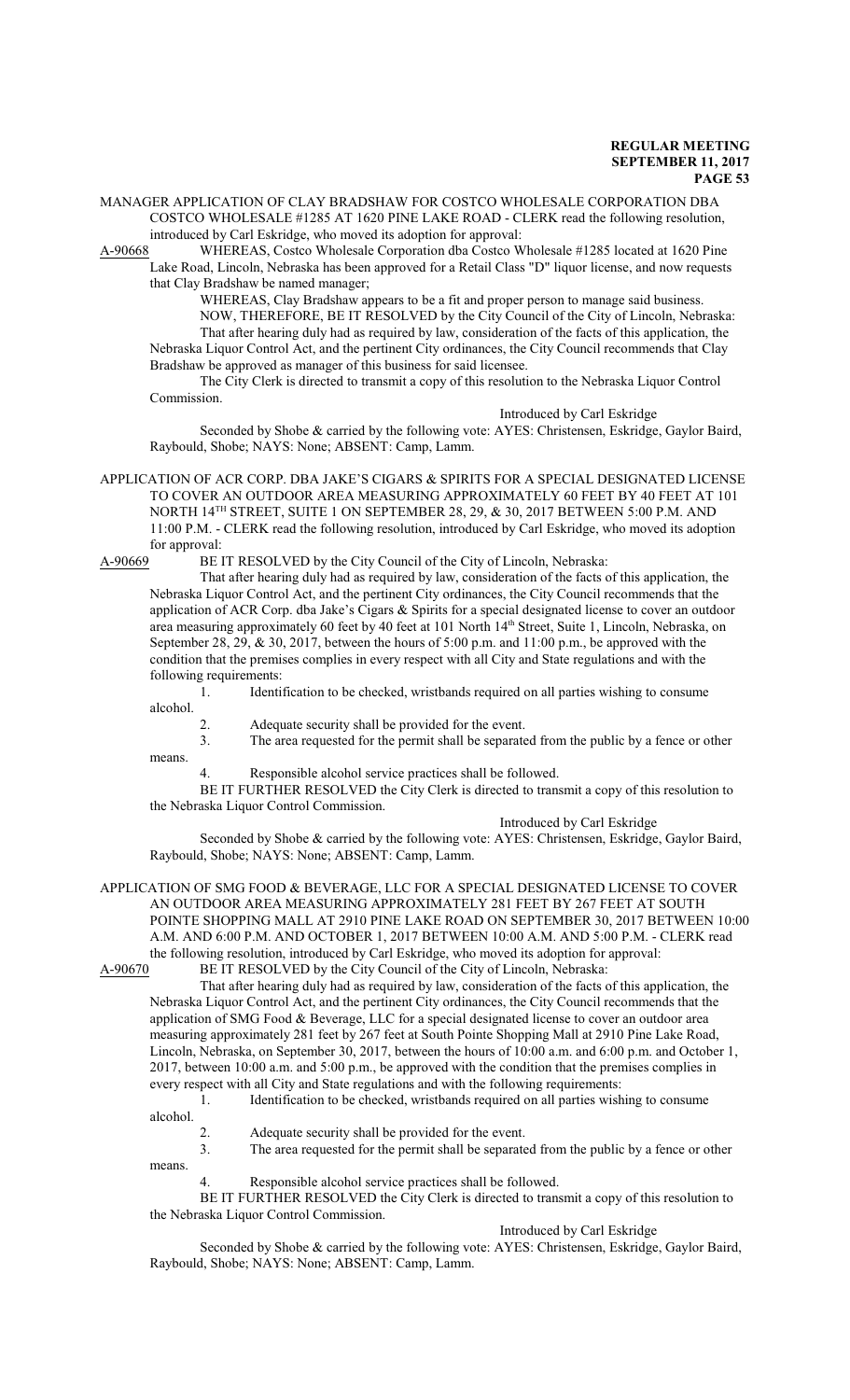## **PUBLIC HEARING - RESOLUTIONS**

APPROVING LEGENDS PATIO GRILL AND BAR AS A KENO SATELLITE AT 801 R STREET - CLERK read the following resolution, introduced by Bennie Shobe, who moved its adoption:

A-90671 WHEREAS, the City of Lincoln and the County of Lancaster, Nebraska have entered into an Interlocal Agreement for the purpose of providing for a joint City-County keno lottery; and

WHEREAS, the City has entered into a contract for the operation of a keno type lottery with EHPV Lottery Services, LLC, a Nebraska limited liability company; and

WHEREAS, Section 5 of the Interlocal Agreement and Section 3(b) of the Keno Contract grant the City the authority to approve all satellite locations within the corporate limits of Lincoln; and

WHEREAS, all requirements under the Interlocal Agreement and the Keno Contract governing the establishment and location of keno satellite sites have been met.

NOW, THEREFORE, BE IT RESOLVED by the City Council of the City of Lincoln, Nebraska that a keno satellite site is hereby authorized at the location of Legends Patio Grill and Bar, 801 R Street, Lincoln, NE 68508.

The City Clerk is directed to return an executed copy of this Resolution to Legends Patio Grill and Bar, 801 R Street, Lincoln, NE 68508.

Introduced by Bennie Shobe

Seconded by Eskridge & carried by the following vote: AYES: Christensen, Eskridge, Gaylor Baird, Raybould, Shobe; NAYS: None; ABSENT: Camp, Lamm.

APPROVING GRAY'S KEG SALOON AS A KENO SATELLITE AT 104 NORTH 20<sup>th</sup> STREET - CLERK read the following resolution, introduced by Bennie Shobe, who moved its adoption:

A-90672 WHEREAS, the City of Lincoln and the County of Lancaster, Nebraska have entered into an Interlocal Agreement for the purpose of providing for a joint City-County keno lottery; and

WHEREAS, the City has entered into a contract for the operation of a keno type lottery with EHPV Lottery Services, LLC, a Nebraska limited liability company; and

WHEREAS, Section 5 of the Interlocal Agreement and Section 3(b) of the Keno Contract grant the City the authority to approve all satellite locations within the corporate limits of Lincoln; and

WHEREAS, all requirements under the Interlocal Agreement and the Keno Contract governing the establishment and location of keno satellite sites have been met.

NOW, THEREFORE, BE IT RESOLVED by the City Council of the City of Lincoln, Nebraska that a keno satellite site is hereby authorized at the location of Gray's Keg Saloon, 104 North 20<sup>th</sup> Street, Lincoln, NE 68503.

The City Clerk is directed to return an executed copy of this Resolution to Gray's Keg Saloon, 104 North 20<sup>th</sup> Street, Lincoln, NE 68503.

Introduced by Bennie Shobe

Seconded by Eskridge & carried by the following vote: AYES: Christensen, Eskridge, Gaylor Baird, Raybould, Shobe; NAYS: None; ABSENT: Camp, Lamm.

APPROVING HALFTIME BAR & GRILL AS A KENO SATELLITE AT 200 WEST P STREET - CLERK read the following resolution, introduced by Bennie Shobe, who moved its adoption:

A-90673 WHEREAS, the City of Lincoln and the County of Lancaster, Nebraska have entered into an Interlocal Agreement for the purpose of providing for a joint City-County keno lottery; and

WHEREAS, the City has entered into a contract for the operation of a keno type lottery with EHPV Lottery Services, LLC, a Nebraska limited liability company; and

WHEREAS, Section 5 of the Interlocal Agreement and Section 3(b) of the Keno Contract grant the City the authority to approve all satellite locations within the corporate limits of Lincoln; and

WHEREAS, all requirements under the Interlocal Agreement and the Keno Contract governing the establishment and location of keno satellite sites have been met.

NOW, THEREFORE, BE IT RESOLVED by the City Council of the City of Lincoln, Nebraska that a keno satellite site is hereby authorized at the location of Halftime Bar & Grill, 200 West P Street, Lincoln, NE 68528.

The City Clerk is directed to return an executed copy of this Resolution to Halftime Bar & Grill, 200 West P Street, Lincoln, NE 68528.

Introduced by Bennie Shobe

Seconded by Eskridge & carried by the following vote: AYES: Christensen, Eskridge, Gaylor Baird, Raybould, Shobe; NAYS: None; ABSENT: Camp, Lamm.

USE PERMIT 05004A – APPLICATION OF LARGE PARTNERSHIP LTD TO ALTER THE EXISTING LAYOUT TO SHOW 6 LOTS SURROUNDED BY AN OUTLOT AND TO INCREASE THE APPROVED SQUARE FOOTAGE FROM 31,500 TO 54,000 SQUARE FEET OF COMMERCIAL SPACE, WITH WAIVERS TO SETBACKS, ON PROPERTY GENERALLY LOCATED AT SOUTH 14<sup>TH</sup> STREET AND YANKEE HILL ROAD - CLERK read the following resolution, introduced by Bennie Shobe, who moved its adoption:

A-90674 WHEREAS, Large Partnership LTD has submitted an application designated as Use Permit No. 05004A to alter the existing layout to show 6 lots surrounded by an outlot and to increase the approved square footage from 31,500 to 54,000 square feet of commercial space, with waivers to setbacks, on property generally located at South 14<sup>th</sup> Street and Yankee Hill Road, and legally described as: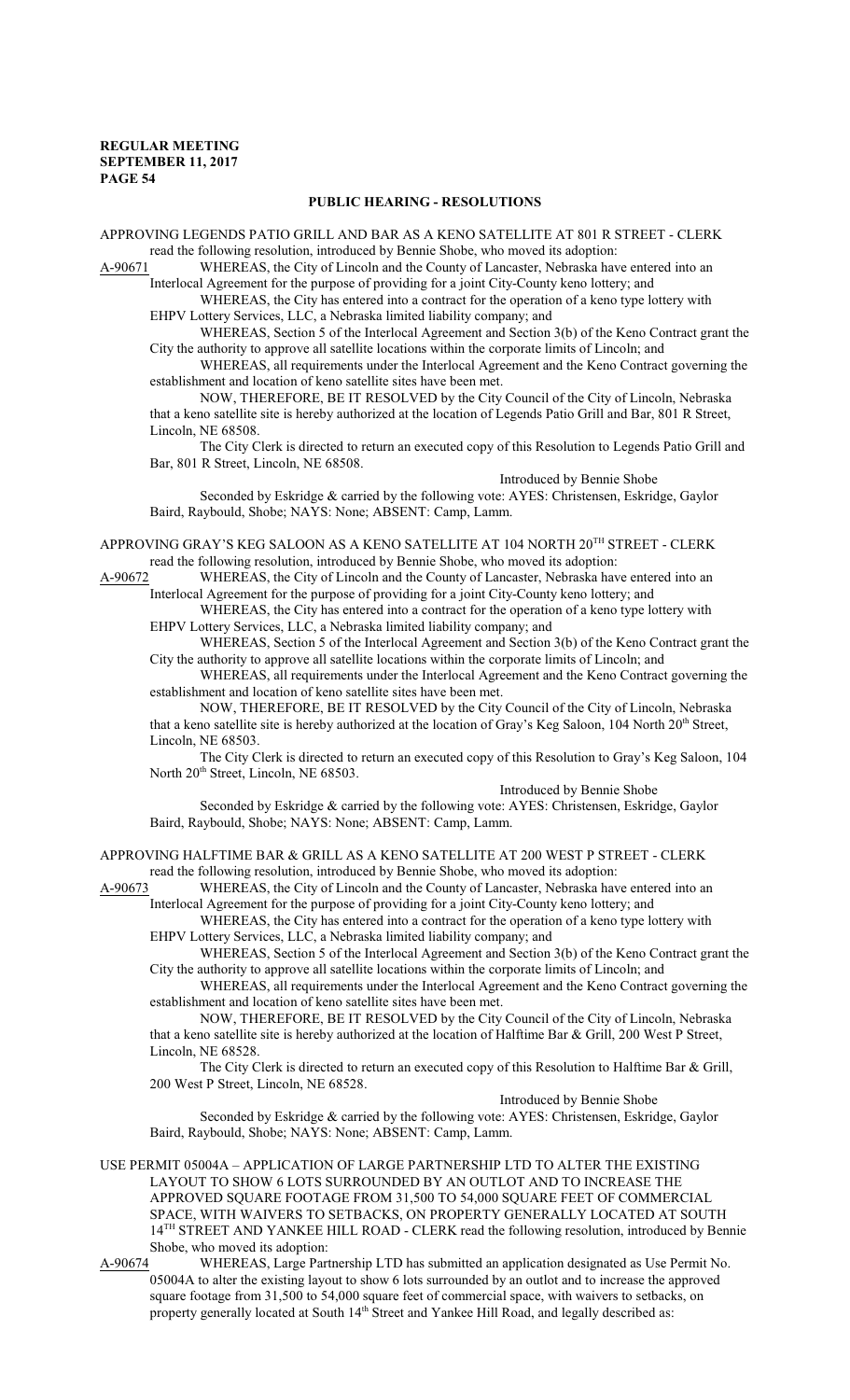Lot 85 I.T., located in the Southwest Quarter of Section 24, Township 9 North, Range 6 East of the 6<sup>th</sup> P.M., Lincoln, Lancaster County, Nebraska.

WHEREAS, the real property adjacent to the area included within the site plan for this use permit will not be adversely affected; and

WHEREAS, said site plan together with the terms and conditions hereinafter set forth are consistent with the intent and purpose of Title 27 of the Lincoln Municipal Code to promote the public health, safety, and general welfare.

NOW, THEREFORE, BE IT RESOLVED by the City Council of the City of Lincoln, Nebraska: That the application of Large Partnership LTD, hereinafter referred to as "Permittee", to alter the existing layout to show 6 lots surrounded by an outlot and to increase the approved square footage from 31,500 to 54,000 square feet of commercial space, with waivers to setbacks, on the property legally described above, be and the same is hereby granted upon condition that construction and operation be in substantial compliance with said application, the site plan, and the following additional express terms, conditions, and requirements:

1. This permit approves up to 54,000 square feet of commercial floor area, with a waiver to reduce setbacks internal to the site for the commercial lots to 0 feet.

2. Before a final plat is approved, the Permittee shall cause to be prepared and submitted to the Planning Department a revised and reproducible final plot plan including **3** copies with all required revisions as listed below:

> i. Identify the 40-foot rear yard setback along the west side of the site and the 20 foot front yard setback along S. 14<sup>th</sup> Street.

ii. Identify the Pipeline Planning Area.

iii. Revise General Note #25 to read, "The developer reserves the right to build anywhere within the lots. Lots are conceptual and lot layout may be altered at the time of final plat."

iv. Revise General Note #30 to read, "A final plat is required prior to building permits in order to address street trees and sidewalks and provide utility easements.<sup>"</sup>

v. Delete General Notes #4, 10, 13, 14, 16, 19, 21, and 27 as they are unnecessary.

vi. Remove the parking stalls from the rear yard setback between Lots 1 and 6.

vii. Add a note that reads, "No parking is allowed in the 40-foot rear yard setback except the corner of the parking west of Lot 5 is allowed to encroach into the rear yard as shown on the site plan."

viii. Add a note that reads, "Due to the Pipeline Planning Area and proximity of the railroad track, no land uses with vulnerable populations are permitted within this use permit, such as childhood care facilities, hospitals, retirement facilities, and schools." ix. Delete the parking ratios under the Parking Summary Table in case there is a city-wide parking reduction.

x. Add the following under the Parking Summary Table: "Parking is shared between all lots. This joint parking arrangement meets the requirements of Section 27.67.040(ff) and no joint use agreement shall be required."

xi. Correct the spelling of "Waivers" at the bottom of the sheet.<br>xii. Revise the traffic count data to the satisfaction of the Public Revise the traffic count data to the satisfaction of the Public Works and Utilities Department.

xiii. Revise the plan to show 60 feet of right-of-way to be dedicated from the centerline of Yankee Hill Road and 12 additional feet of right-of-way for a right turn lane, and correct the property and boundary line as necessary to the satisfaction of the Public Works and Utilities Department.

xiv. Revise the grading and drainage plan to the satisfaction of the Public Works and Utilities Department.

3. Final plat(s) is/are approved by the City.

4. If any final plat on all or a portion of the approved use permit is submitted five (5) years or more after the approval of the use permit, the city may require that a new use permit be submitted, pursuant to all the provisions of section 26.31.015. A new use permit may be required if the subdivision ordinance, the design standards, or the required improvements have been amended by the city; and as a result, the use permit as originally approved does not comply with the amended rules and regulations.

5. Before the approval of a final plat, the public streets, private roadway improvements, sidewalks, public sanitary sewer system, public water system, drainage facilities, land preparation and grading, sediment and erosions control measures, storm water detention/retention facilities, drainageway improvements, street lights, landscaping screens, street trees, temporary turnaround and barricades, and street name signs, must be completed or provisions (bond, escrow, or security agreement) to guarantee completion must be approved by the City Law Department. The improvements must be completed in conformance with adopted design standards and within the time period specified in the Land Subdivision Ordinance. A cash contribution to the City in lieu of a bond, escrow, or security agreement may be furnished for sidewalks and street trees along major streets that have not been improved to an urban cross section. A cash contribution to the City in lieu of a bond, escrow, or security agreement may be furnished for street trees on a final plat with 10 or fewer lots.

6. No final plat shall be approved until the Permittee, as subdivider, enters into an agreement with the City whereby Permittee agrees: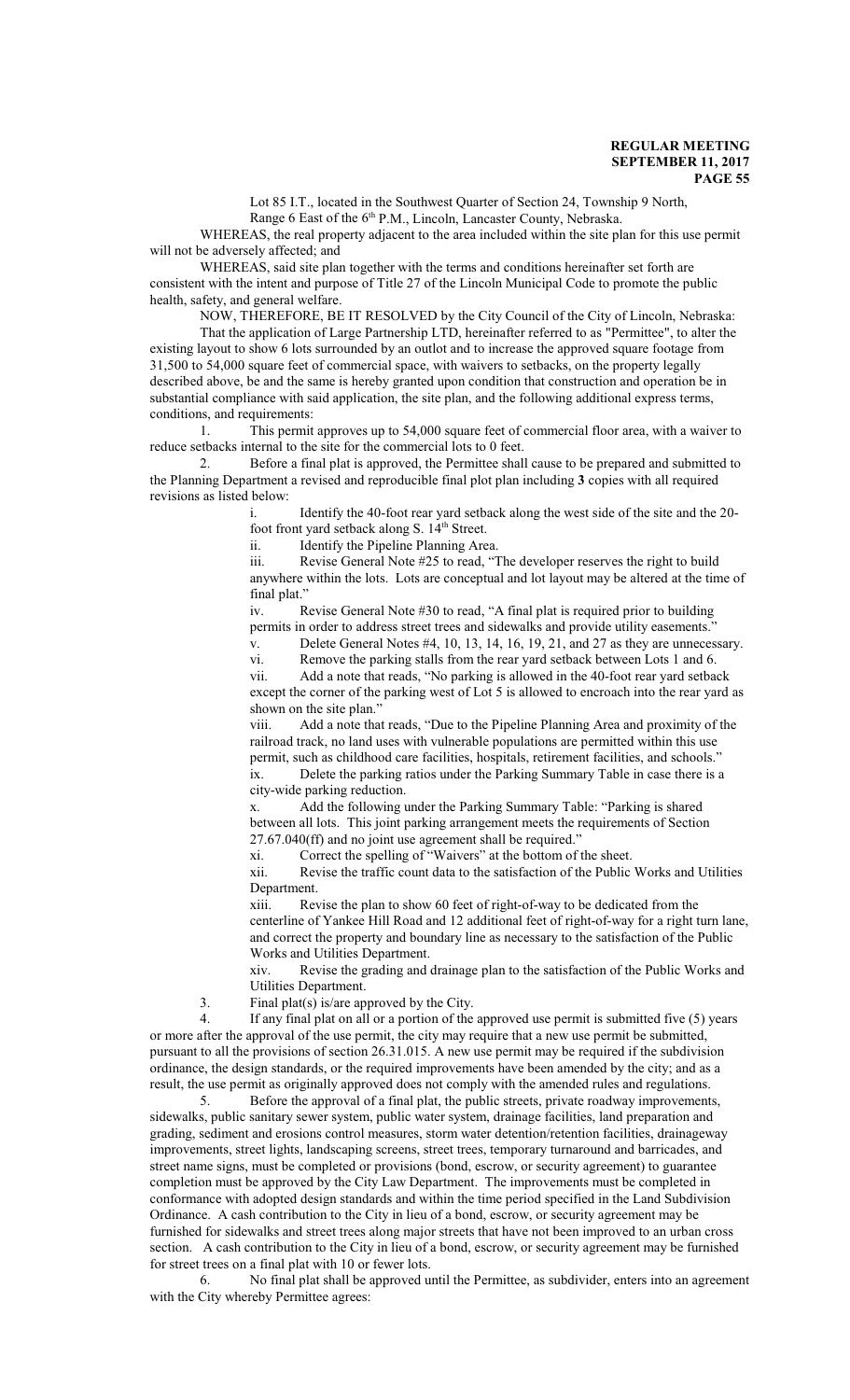i. to complete the street paving of public streets, and temporary turnarounds and barricades located at the temporary dead-end of the streets shown on the final plat within two (2) years following the approval of the final plat.

ii. to complete the installation of sidewalks along Yankee Hill Road as shown on the final plat within two (2) years following the approval of this final plat. Installation of sidewalk along S. 14<sup>th</sup> Street will be postponed until required by the Director of Public Works and Utilities.

iii. to complete the public water distribution system to serve this plat within two (2) years following the approval of the final plat.

iv. to complete the public wastewater collection system to serve this plat within two (2) years following the approval of the final plat.

v. to complete the enclosed public drainage facilities shown on the approved drainage study to serve this plat within two (2) years following the approval of the final plat.

vi. to complete land preparation including storm water detention/retention facilities and open drainageway improvements to serve this plat prior to the installation of utilities and improvements but not more than two (2) years following the approval of the final plat.

vii. to complete the installation of the permanent markers prior to construction on or conveyance of any lot in the plat.

viii. to complete any other public or private improvement or facility required by the Land Subdivision Ordinance in a timely manner which inadvertently may have been omitted from the above list of required improvements.

ix. to submit to the Director of Public Works a plan showing proposed measures to control sedimentation and erosion and the proposed method to temporarily stabilize all graded land for approval.

x. to comply with the provisions of the Land Preparation and Grading requirements of the Land Subdivision Ordinance.

xi. to complete the public and private improvements shown on the Use Permit.

xii. to keep taxes and special assessments on the outlots from becoming delinquent. to maintain the outlots in a condition as near as practical to the original

construction on a permanent and continuous basis.

xiv. to retain ownership of and the right of entry to the outlots in order to perform the above-described maintenance of the outlots and private improvements on a permanent and continuous basis. However, Permittee(s) may be relieved and discharged of such maintenance obligations upon creating in writing a permanent and continuous association of property owners who would be responsible for said permanent and continuous maintenance subject to the following conditions:

(1) Permittee shall not be relieved of Permittee's maintenance obligation for each specific private improvement until a registered professional engineer or nurseryman who supervised the installation of said private improvement has certified to the City that the improvement has been installed in accordance with approved plans.

(2) The maintenance agreements are incorporated into covenants and restrictions in deeds to the subdivided property and the documents creating the association and the restrictive covenants have been reviewed and approved by the City Attorney and filed of record with the Register of Deeds.

xv. to pay all design, engineering, labor, material, inspection, and other improvement costs.

xvi. to relinquish the right of direct vehicular access to S. 14<sup>th</sup> Street and Yankee Hill Road except as shown.

7. Before occupying the building all development and construction shall substantially comply with the approved plans.<br>8. The physical loss

The physical location of all setbacks and yards, buildings, parking and circulation elements, and similar matters must be in substantial compliance with the location of said items as shown on the approved site plan.<br>9. The

The terms, conditions, and requirements of this resolution shall run with the land and be binding upon the Permittee, its successors, and assigns.

10. The Permittee shall sign and return the letter of acceptance to the City Clerk. This step should be completed within 60 days following the approval of the special permit. The City Clerk shall file a copy of the resolution approving the special permit and the letter of acceptance with the Register of Deeds, filling fees therefor to be paid in advance by the Permittee. Building permits will not be issued unless the letter of acceptance has been filed.

11. The site plan as approved with this resolution voids and supersedes all previously approved site plans, however the terms and conditions of all resolutions approving previous permits remain in full force and effect except as specifically amended by this resolution.

Introduced by Bennie Shobe

Seconded by Eskridge & carried by the following vote: AYES: Christensen, Eskridge, Gaylor Baird, Raybould, Shobe; NAYS: None; ABSENT: Camp, Lamm.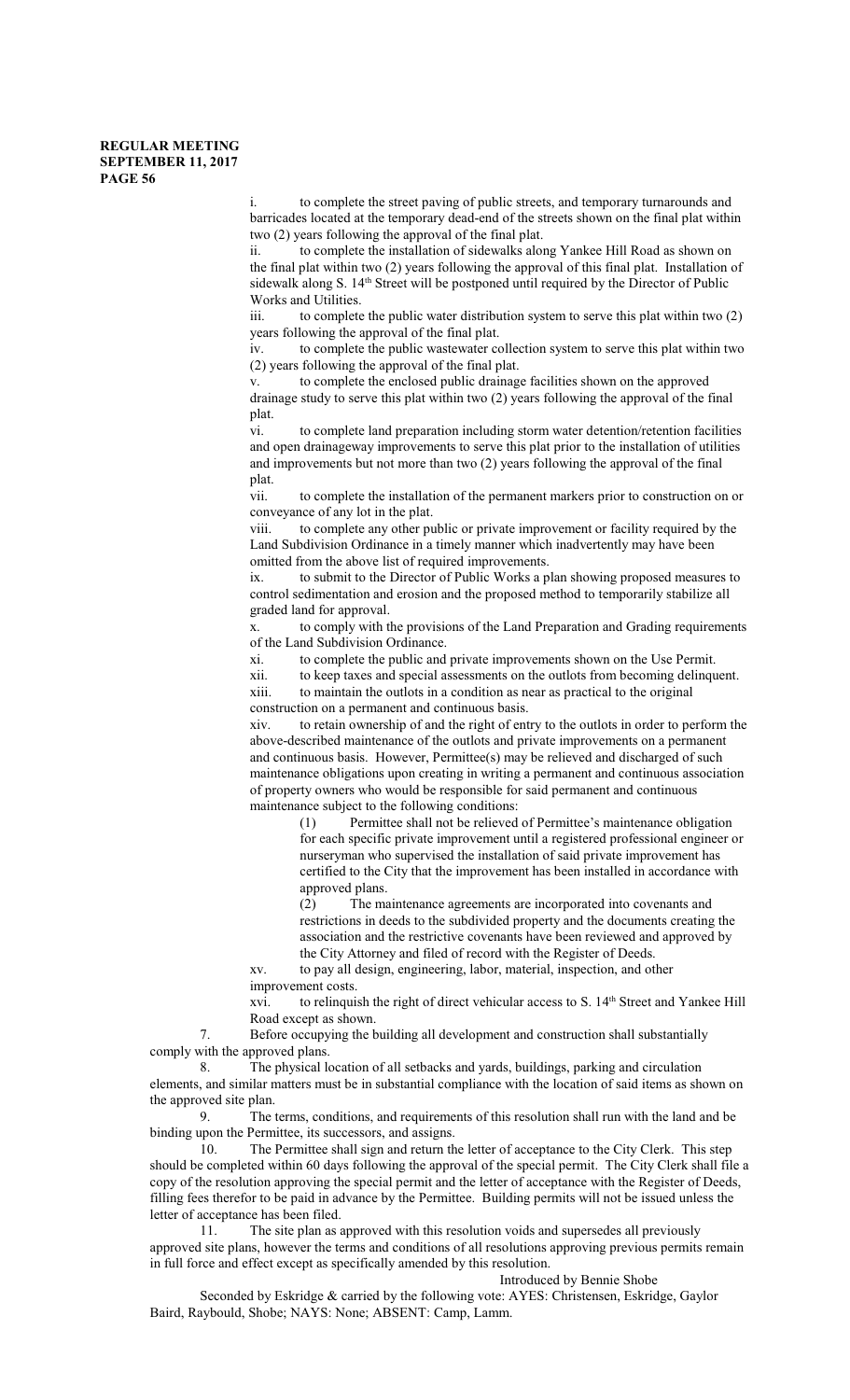COMP. PLAN CONFORMANCE 17012 – APPROVING AN AMENDMENT TO THE WEST O STREET REDEVELOPMENT PLAN TO ADD THE "HUVEPHARMA INC. REDEVELOPMENT PROJECT" FOR THE REDEVELOPMENT OF A VACANT PARCEL INTO AN APPROXIMATELY 30,000 SQUARE FOOT RESEARCH AND DEVELOPMENT COMPLEX, ON PROPERTY GENERALLY BOUNDED BY WEST P STREET, THE FIRST SET OF RAILROAD TRACKS SOUTH OF WEST O STREET,  $9^{TH}$  STREET, AND NW/SW  $70^{TH}$  STREET - CLERK read the following resolution, introduced by Bennie Shobe, who moved its adoption:

A-90675 WHEREAS, The City Council has previously adopted the West O Street Redevelopment Plan (hereinafter the "Plan") including plans for various redevelopment projects within the Redevelopment Plan area in accordance with the requirements and procedures of the Nebraska Community Development Law; and now desires to modify said Plan by establishing the "Huvepharma Inc. Redevelopment Project" for the redevelopment of a vacant parcel into an approximately 30,000 square foot research and development complex; and

WHEREAS, the Director of the Urban Development Department has filed with the City Clerk modifications to the Redevelopment Plan contained in the document entitled the "Amendment to the West O Street Redevelopment Plan, Huvepharma Inc. Redevelopment Project" which is attached hereto, marked as Attachment "A", and made a part hereof by reference, and has reviewed said plan and has found that it meets the conditions set forth in Neb. Rev. Stat. § 18-2113 (Reissue 2012); and

WHEREAS, on August 4, 2017, a notice of public hearing was mailed postage prepaid to the president or chairperson of the governing body of each county, school district, community college, educational service unit, and natural resource district in which the real property subject to such plan is located and whose property tax receipts would be directly affected and to all registered neighborhood associations located in whole or in part within one mile radius of the area to be redeveloped setting forth the time, date, place, and purpose of the public hearing to be held on August 16, 2017 before the Lincoln City - Lancaster County Planning Commission regarding the proposed amendments to the Redevelopment Plan to add the Huvepharma Inc. Redevelopment Project, a copy of said notice and list of said governing bodies and registered neighborhood associations having been attached hereto as Attachment "B" and "C" respectively; and

WHEREAS, the proposed Amendment to the West O Street Redevelopment Plan to add the Huvepharma Inc. Redevelopment Project were submitted to the Lincoln-Lancaster County Planning Commission for review and recommendations, and, on August 16, 2017, the Lincoln-Lancaster County Planning Commission held a public hearing relating to the Plan Amendment and found the Plan Amendment to be in conformance with the Comprehensive Plan and recommended approval thereof; and

WHEREAS, on August 18, 2017 a notice of public hearing was mailed postage prepaid to the foregoing list of governing bodies and registered neighborhood associations setting forth the time, date, place, and purpose of the public hearing before the City Council to be held on September 11, 2017 regarding the proposed amendment to the Redevelopment Plan to add the Huvepharma Inc. Redevelopment Project, a copy of said notice having been attached hereto as Attachment "D"; and

WHEREAS, on August 25, 2017 and September 1, 2017, a Notice of Public Hearing was published in the Lincoln Journal Star newspaper, setting the time, date, place, and purpose of the public hearing to be held on September 11, 2017 regarding the proposed amendments to the West O Street Redevelopment Plan and to add the Huvepharma Inc. Redevelopment Project, a copy of such notice having been attached hereto and marked as Attachment "E"; and

WHEREAS, on September 11, 2017 in the City Council chambers of the County-City Building, 555 South 10th Street, Lincoln, Nebraska, the City Council held a public hearing relating to the proposed modifications to the Redevelopment Plan and all interested parties were afforded at such public hearing a reasonable opportunity to express their views respecting said proposed modifications to the redevelopment plan; and

WHEREAS, the City Council has duly considered all statements made and materials submitted relating to said proposed modifications to the redevelopment plan.

NOW, THEREFORE, IT IS FOUND AND DETERMINED by the City Council of the City of Lincoln, Nebraska as follows:

1. That the Huvepharma Inc. Redevelopment Project is described in sufficient detail and is designed with the general purpose of accomplishing a coordinated, adjusted, and harmonious development of the City and its environs which will promote the general health, safety, and welfare, sound design and arrangement, the wise and efficient expenditure of public funds, and the prevention of the recurrence of unsanitary or unsafe dwelling accommodations or conditions of blight.

2. That incorporating the Huvepharma Inc. Redevelopment Project into the West O Street Redevelopment Plan is feasible and in conformity with the general plan for the development of the City of Lincoln as a whole and said Plan is in conformity with the legislative declarations and determinations set forth in the Community Development Law.

3. That the Huvepharma Inc. Redevelopment Project would not be economically feasible without the use of tax-increment financing.

4. That the costs and benefits of the redevelopment activities, including costs and benefits to other affected political subdivisions, the economy of the community, and the demand for public and private services have been analyzed by the City Council as the governing body for the City of Lincoln and have been found to be in the long-term best interest of the City of Lincoln.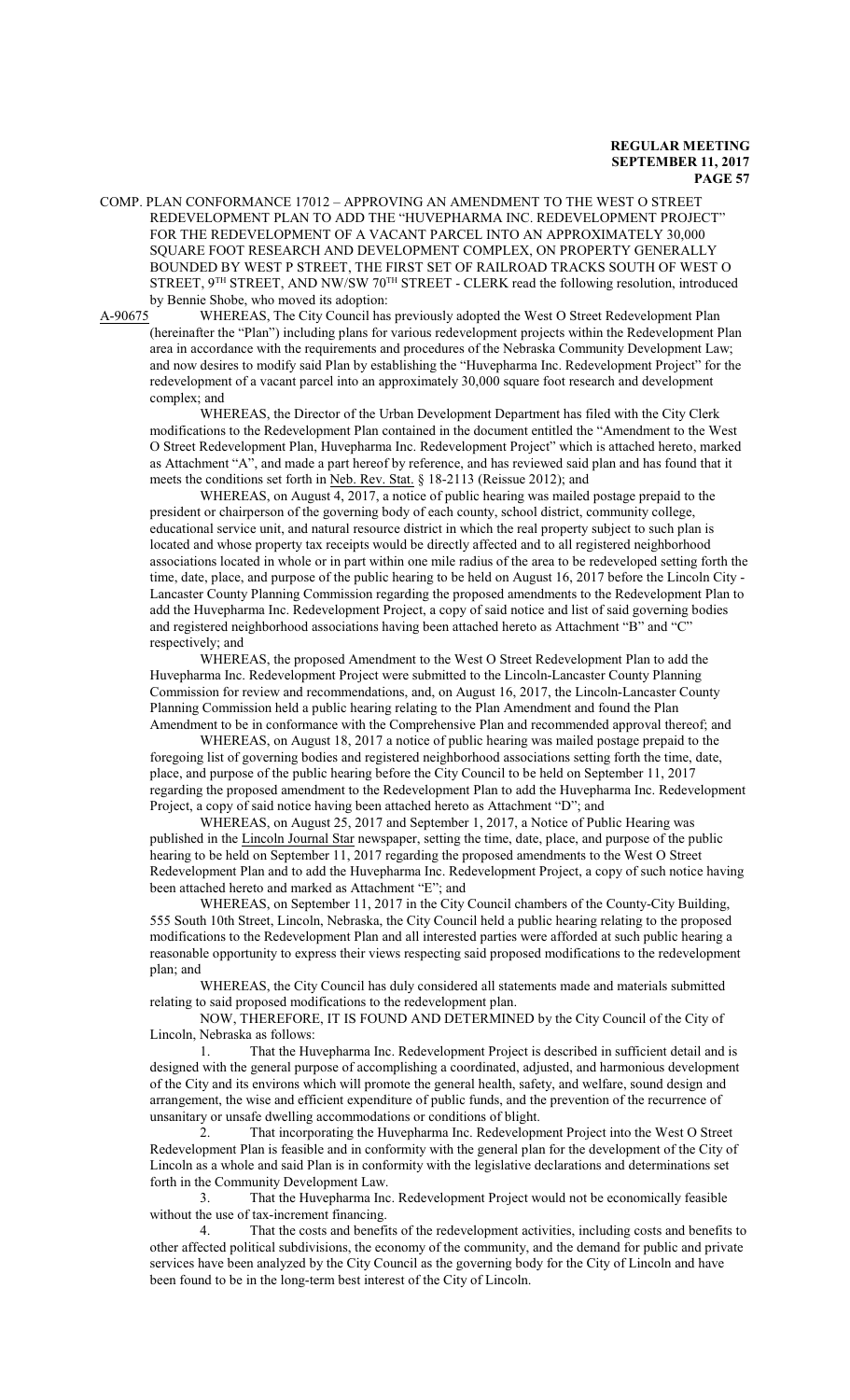NOW, THEREFORE, BE IT RESOLVED by the City Council of the City of Lincoln, Nebraska: 1. That the document attached hereto as Attachment "A" adding the Huvepharma Inc.

Redevelopment Project to the West O Street Redevelopment Plan, is hereby accepted and approved by the City Council as the governing body for the City of Lincoln.

2. That the Urban Development Director, or his authorized representative, is hereby authorized and directed to take all steps necessary to implement the provisions of said Redevelopment Plan as they relate to the above-described modifications.

3. That the Huvepharma Inc. Redevelopment Project Area as described and depicted in the Plan Amendment is the Redevelopment Project Area comprising the property to be included in the area subject to the tax increment provision authorized in the Nebraska Community Development Law.<br>4 That the Einance Director is hereby authorized and directed to cause to be draft

That the Finance Director is hereby authorized and directed to cause to be drafted and submitted to the City Council any appropriate ordinances and documents needed for the authorization to provide necessary funds including Community Improvement Financing in accordance with the Community Development Law to finance related necessary and appropriate public acquisitions, improvements, and other activities set forth in said Plan Amendment to the West O Street Redevelopment Plan.

Introduced by Bennie Shobe

Seconded by Eskridge & carried by the following vote: AYES: Christensen, Eskridge, Gaylor Baird, Raybould, Shobe; NAYS: None; ABSENT: Camp, Lamm.

A RESOLUTION OF THE CITY COUNCIL OF THE CITY OF LINCOLN AFFIRMING THE CITY'S COMMITMENT TO SAFEGUARD THE CIVIL RIGHTS, SAFETY, AND DIGNITY OF ALL COMMUNITY MEMBERS AND OUR COMMITMENT TO A DIVERSE, SUPPORTIVE, INCLUSIVE, AND PROTECTIVE COMMUNITY - CLERK read the following resolution, introduced by Carl Eskridge, who moved its adoption:<br>A-90676 WHEREAS, the

WHEREAS, the City of Lincoln is made up of individuals whose collective cultures, religions, backgrounds, orientations, abilities, and viewpoints join to form a healthy community that prides itself on being a place that welcomes people and families of all walks of life; and

WHEREAS, there exists significant and growing concern in our community based upon recent national and regional incidents of white nationalism, hate crimes, discrimination, sexual harassment, and assault, and fear of a trend toward more of these crimes in the future; and

WHEREAS, Lincolnites value all members of our community of all religions, ancestries, and ethnicities as well as people of any socioeconomic status, disability, gender, sexual orientation, or gender identity; and

WHEREAS, many Lincolnites recently have gathered peacefully to communicate their rejection of bigotry and affirmed their commitment to a diverse, supportive, inclusive, and protective community; and

WHEREAS, the City wants to reassure its residents and visitors that Lincoln is a place that celebrates diversity and inclusion; and

WHEREAS, the City will not tolerate any prejudice, racism, bigotry, hatred, bullying, or violence towards any groups within our community; and

WHEREAS, the City is, and has been, well served by a professional Police Department with a history of protecting and respecting the rights of all people while working diligently to keep Lincoln safe; and

WHEREAS, the City encourages all residents and visitors in Lincoln to celebrate each other's differences and learn from one another.

NOW, THEREFORE, the City Council of the City of Lincoln takes this opportunity to reinforce our commitment to a diverse, supportive, inclusive, and protective community and resolves as follows:

Section 1. The Lincoln City Council calls upon all City Departments and employees and all who live, work, or visit in Lincoln to speak out against acts of bullying, discrimination, and hate violence and to stand up for those who are targeted for such acts.

Section 2. The Lincoln City Council will lead by example in promoting safety, security, and respect for human and constitutional rights, and welcomes opportunities to partner with the Legislature, other jurisdictions, local organizations, educational institutions, residents, and businesses that support and defend all individuals in Lincoln.

Section 3. The City of Lincoln recognizes, values and will proactively work to promote diversity and inclusion within our community.

Section 4. The City will oppose any attempts to undermine the safety, security, and rights of members of our community.

Section 5. The City does not tolerate discrimination, harassment, or any hate-based crimes and hereby rejects prejudice and bigotry in all forms.

#### Introduced by Carl Eskridge

Seconded by Shobe & carried by the following vote: AYES: Christensen, Eskridge, Gaylor Baird, Raybould, Shobe; NAYS: None; ABSENT: Camp, Lamm.

# **PUBLIC HEARING ORDINANCES - 2ND READING & RELATED RESOLUTIONS - NONE.**

**ORDINANCES - 3RD READING & RELATED RESOLUTIONS - NONE.**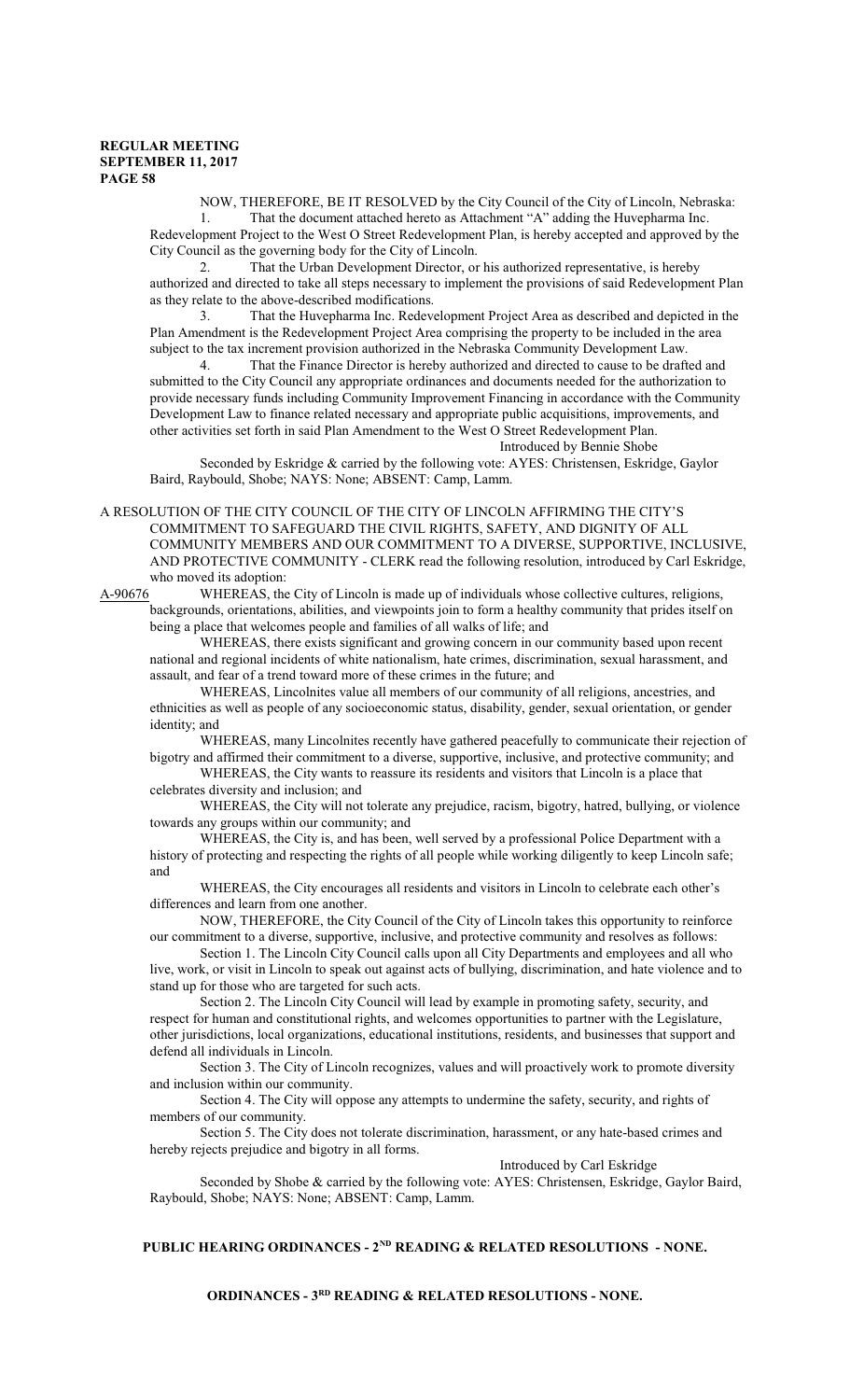# **RESOLUTIONS - 1ST READING**

- REAPPOINTING SHARON L. BUSCH AND STEVEN EGGLAND TO THE AGING PARTNERS AREAWIDE ADVISORY COUNCIL FOR TERMS EXPIRING JUNE 30, 2020. *(CONSENT)*
- APPOINTING JACQUELYN MILLER TO THE AGING PARTNERS AREAWIDE ADVISORY COUNCIL FOR A TERM EXPIRING JUNE 30, 2020. *(CONSENT)*
- APPROVING A SUBLEASE AGREEMENT ADDENDUM #3 TO RENEW AN EXISTING SUBLEASE BETWEEN THE CITY ON BEHALF OF THE LINCOLN POLICE DEPARTMENT AND THE STATE OF NEBRASKA ON BEHALF OF THE NEBRASKA STATE PATROL FOR A THREE YEAR TERM. *(CONSENT)*
- APPROVING SUPPLEMENT NO. 5 TO THE PRELIMINARY ENGINEERING AND NATIONAL ENVIRONMENTAL POLICY ACT (NEPA) SERVICES AGREEMENT BETWEEN THE CITY OF LINCOLN AND THE SCHEMMER ASSOCIATES, INC. FOR THE NORTH  $14^{\rm TH}$  STREET EASTBOUND ON-RAMP TO US-6 FEDERAL AID PROJECT. (PROJECT NO. HSIP-5227(7), CN 12944). *(CONSENT)*

APPROVING THE 2017-2018 CITY TAX RATE OF .31648 PER \$100.00 OF ASSESSED VALUATION.

- APPROVING LAGNIAPPE 9, LLC DBA RED FOX WESTSIDE GRILLE AS A KENO SATELLITE AT 1339 WEST O STREET.
- ACCEPTING THE REPORT OF NEW AND PENDING CLAIMS AGAINST THE CITY AND APPROVING DISPOSITION OF CLAIMS SET FORTH FOR THE PERIOD OF AUGUST 16-31, 2017.
- APPROVING A LABOR CONTRACT BETWEEN THE CITY OF LINCOLN AND THE LINCOLN FIREFIGHTERS ASSOCIATION (IAFF) FOR A TERM EFFECTIVE AUGUST 11, 2016 THROUGH AUGUST 31, 2017.
- APPROVING A CONTRACT BETWEEN THE CITY OF LINCOLN AND TREAT AMERICA FOOD SERVICES FOR THE ANNUAL SERVICES FOR MEAL PREPARATION – AGING PARTNERS PROGRAM, PURSUANT TO RFP NO. 17-181, FOR A FOUR YEAR TERM WITH THE OPTION TO RENEW FOR ONE ADDITIONAL FOUR YEAR TERM.
- APPROVING THE HUVEPHARMA INC. REDEVELOPMENT AGREEMENT BETWEEN THE CITY OF LINCOLN AND HUVEPHARMA INC. RELATING TO THE REDEVELOPMENT OF PROPERTY GENERALLY LOCATED AT 245 SOUTHWEST 40TH STREET. (RELATED ITEMS: 17R-236, 17R-237)
- AMENDING THE FY 17-18 CIP TO AUTHORIZE AND APPROPRIATE \$500,000.00 IN TIF FUNDS FOR THE HUVEPHARMA INC. PROJECT. (RELATED ITEMS: 17R-236, 17R-237)

## **ORDINANCES - 1ST READING & RELATED RESOLUTIONS (AS REQUIRED)**

APPROVING AMENDMENT NO. 1 TO THE ANNEXATION AGREEMENT BETWEEN THE CITY OF LINCOLN AND THE ROKEBY ROAD COALITION PROPERTY OWNERS TO APPROVE AN ALTERNATE ROAD DESIGN FOR THE PAVING OF ROKEBY ROAD FROM SOUTH  $70^{\rm TH}$  STREET TO SOUTH 84 TH STREET AND TO PROVIDE FUNDING FOR THE CONSTRUCTION OF ROKEBY ROAD FROM SOUTH 70TH STREET TO CARPATHIAN WAY AS THE INITIAL PHASE OF CONSTRUCTION AND TO PROVIDE FUNDING FOR THE LES ROKEBY ROAD INTERSECTION IMPROVEMENTS AND TO APPROVE TWO REGIONAL DETENTION CELLS TO MEET THE STORMWATER DETENTION NEEDS OF THE COALITION WATERSHED PROPERTY - CLERK read an ordinance, introduced by Carl Eskridge, that Amendment No. 1 to the Annexation Agreement for Rokeby Road Coalition which is attached hereto, marked as Attachment "A" and made a part hereof by reference, between the City of Lincoln, Nebraska and the Rokeby Road Coalition Property Owners to approve an alternate road design for the paving of Rokeby Road from South 70th Street to South 84<sup>th</sup> Street, to provide funding for the construction of Rokeby Road from South 70th Street to Carpathian Way as the initial phase of construction, to provide funding for the LES Rokeby Road Intersection Improvements, and to approve two Regional Detention Cells to meet the stormwater detention needs of all of the Coalition Watershed Property, is hereby approved and 9 the Mayor is authorized to execute the Amendment No. 1 on behalf of the City, the first time.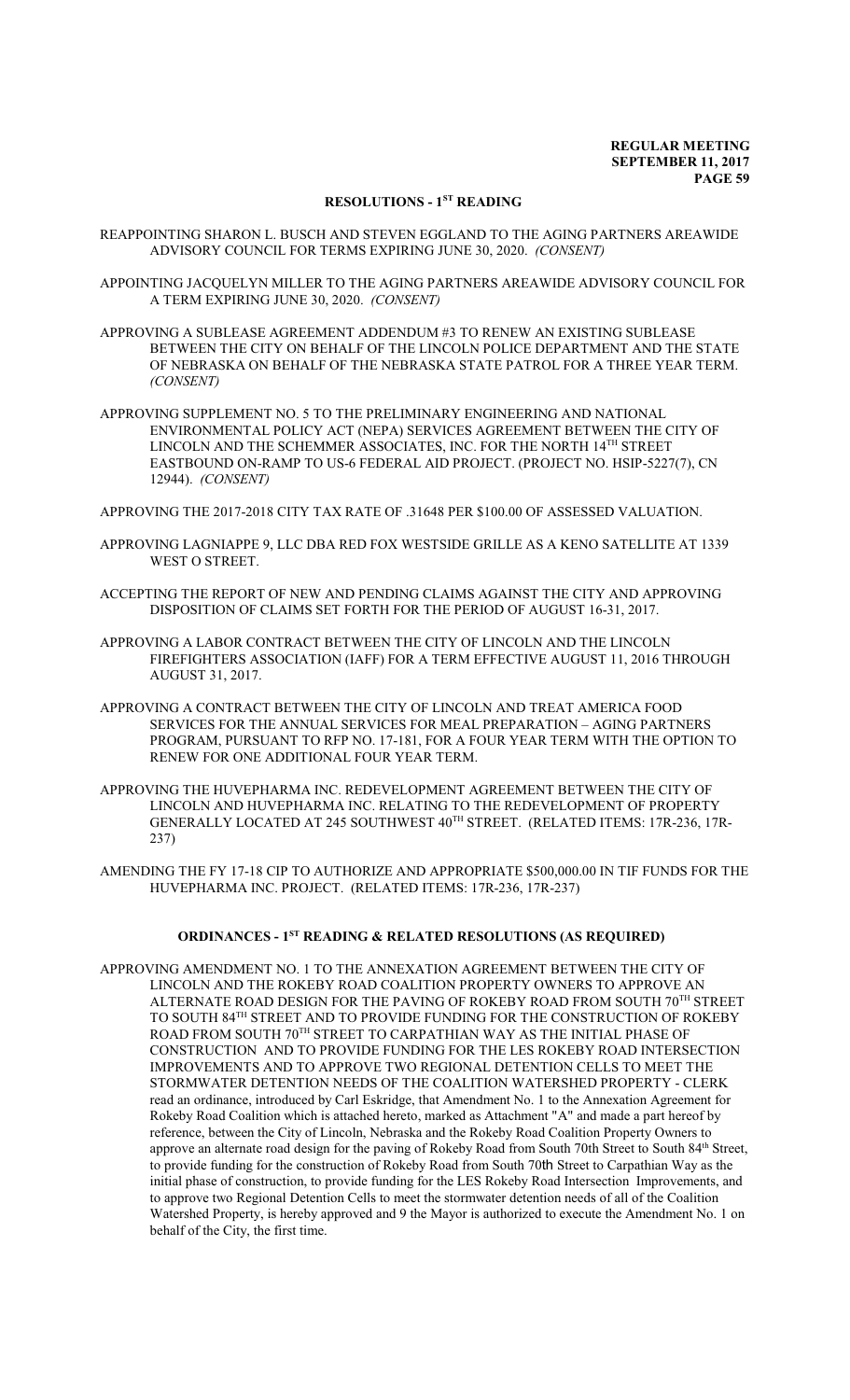- APPROVING A LEASE AGREEMENT BETWEEN THE CITY OF LINCOLN AND SILVER PROPERTIES, LLC FOR A LEASE FOR A THREE-YEAR TERM FOR USE BY THE LINCOLN POLICE DEPARTMENT - CLERK read an ordinance, introduced by Carl Eskridge, accepting and approving a Lease Agreement between Silver Properties, LLC and the City of Lincoln for a lease of space for a term of November 1, 2017 through October 31, 2020, for use by the Lincoln Police Department, the first time.
- STREET & ALLEY VACATION 17007 VACATING THE NORTH TO SOUTH ALLEY BETWEEN GLADSTONE AND JUDSON STREETS BETWEEN NORTH 53 $^{\text{RD}}$  AND NORTH 54 $^{\text{TH}}$  STREETS -CLERK read an ordinance, introduced by Carl Eskridge, vacating the north to south alley between Gladstone and Judson Streets between North 53rd and North 54th Streets, located in the Southeast Quarter of Section 8, Township 10 North, Range 7 East of the 6th P.M., Lincoln, Lancaster County, Nebraska, and retaining title thereto in the City of Lincoln, Lancaster County, Nebraska, the first time
- COMP. PLAN CONFORMANCE 17015 DECLARING APPROXIMATELY 13,400 SQUARE FEET OF PROPERTY GENERALLY LOCATED ADJACENT TO LEIGHTON AVENUE BETWEEN 43<sup>RD</sup> AND 45 TH STREETS AS SURPLUS PROPERTY - CLERK read an ordinance, introduced by Carl Eskridge, declaring approximately 13,400 square feet of City owned property generally located adjacent to Leighton Avenue between 43rd and 45th Streets as surplus, the first time.
- CHANGE OF ZONE 16036A APPLICATION OF WILDERNESS HILL, LLC TO AMEND THE WILDERNESS HILLS COMMERCIAL PLANNED UNIT DEVELOPMENT TO ADD MOTORIZED VEHICLE SALES AND REPAIR/SERVICE, EARLY CHILDHOOD CARE FACILITIES, ACADEMIES, AND PRIVATE SCHOOLS AS ALLOWED USES, WITH A WAIVER TO SIDE YARD SETBACKS, ON PROPERTY GENERALLY LOCATED AT THE SOUTHEAST CORNER OF SOUTH  $27^{\rm TH}$  STREET AND YANKEE HILL ROAD - CLERK read an ordinance, introduced by Carl Eskridge, amending the Development Plan for Wilderness Hills Commercial Planned Unit Development to include property generally located at the southeast corner of 27<sup>th</sup> Street and Yankee Hill Road, the first time.
- TEXT AMENDMENT 17012 AMENDING CHAPTER 27.72 OF THE LINCOLN MUNICIPAL CODE RELATING TO THE ZONING ORDINANCE HEIGHT AND LOT REGULATIONS BY AMENDING SECTION 27.72.120 TO PROVIDE THAT AN ACCESSORY BUILDING ATTACHED TO THE MAIN BUILDING BY AN UNENCLOSED DECK OR WALKWAY SHALL NOT BE CONSIDERED PART OF THE MAIN BUILDING AND SUBJECT TO THE HEIGHT AND YARD REQUIREMENT OF THE MAIN BUILDING; AND REPEALING SECTION 27.72.120 OF THE LINCOLN MUNICIPAL CODE AS HITHERTO EXISTING - CLERK read an ordinance, introduced by Carl Eskridge, amending Chapter 27.72 of the Lincoln Municipal Code relating to the zoning ordinance height and lot regulations by amending Section 27.72.120 to provide that an accessory building attached to the main building by an unenclosed deck or walkway shall not be considered part of the main building and subject to the height and yard requirements of the main building; and repealing Section 27.72.120 of the Lincoln Municipal Code as hitherto existing, the first time.
- CHANGE OF ZONE 17020 APPLICATION OF LANCASTER COUNTY BOARD OF COMMISSIONERS TO DESIGNATE TRABERT HALL AS A LANDMARK, CHANGING THE ZONING DISTRICT FROM P PUBLIC DISTRICT TO R-4 RESIDENTIAL DISTRICT WITH LANDMARK OVERLAY, ON PROPERTY GENERALLY LOCATED AT 2202 SOUTH 11<sup>TH</sup> STREET - CLERK read an ordinance, introduced by Carl Eskridge, amending the City of Lincoln Zoning District Map attached to and made a part of Title 27 of the Lincoln Municipal Code by designating certain property as a Landmark, the first time.
- APPROVING A REAL ESTATE SALES AGREEMENT BETWEEN THE CITY OF LINCOLN AND ANDERSON HOMES, INC. FOR THE SALE OF CITY OWNED PROPERTY GENERALLY LOCATED NEAR THE INTERSECTION OF WEST REDBERRY AND WEST THATCHER LANES - CLERK read an ordinance, introduced by Carl Eskridge, approving a Real Estate Sales Agreement between the City of Lincoln and Anderson Homes, Inc. authorizing the sale of City owned property generally located near the intersection of West Redberry and West Thatcher Lanes, Lincoln, Nebraska, the first time.
- APPROVING A LEASE PURCHASE AGREEMENT BETWEEN THE CITY OF LINCOLN AND STRYKER SALES CORPORATION FOR THE PURPOSE OF PURCHASING LIFEPAK MONITOR/DEFIBRILLATORS AND A VIDEO LARYNGOSCOPE - CLERK read an ordinance, introduced by Carl Eskridge, accepting and approving a Lease Purchase Agreement between the City of Lincoln and Stryker Sales Corporation for the purpose of purchasing LifePak monitor/defibrillators and a video laryngoscope, the first time.
- COMP. PLAN CONFORMANCE 17010 DECLARING APPROXIMATELY 34.50 ACRES OF PROPERTY GENERALLY LOCATED AT SOUTH 84 TH STREET AND YANKEE HILL ROAD AS SURPLUS PROPERTY. (RELATED ITEMS: 17-128, 17R-232, 17-133) - CLERK read an ordinance, introduced by Carl Eskridge, declaring approximately 34.50 acres of City owned property generally located at South 84th Street and Yankee Hill Road as surplus, the first time.